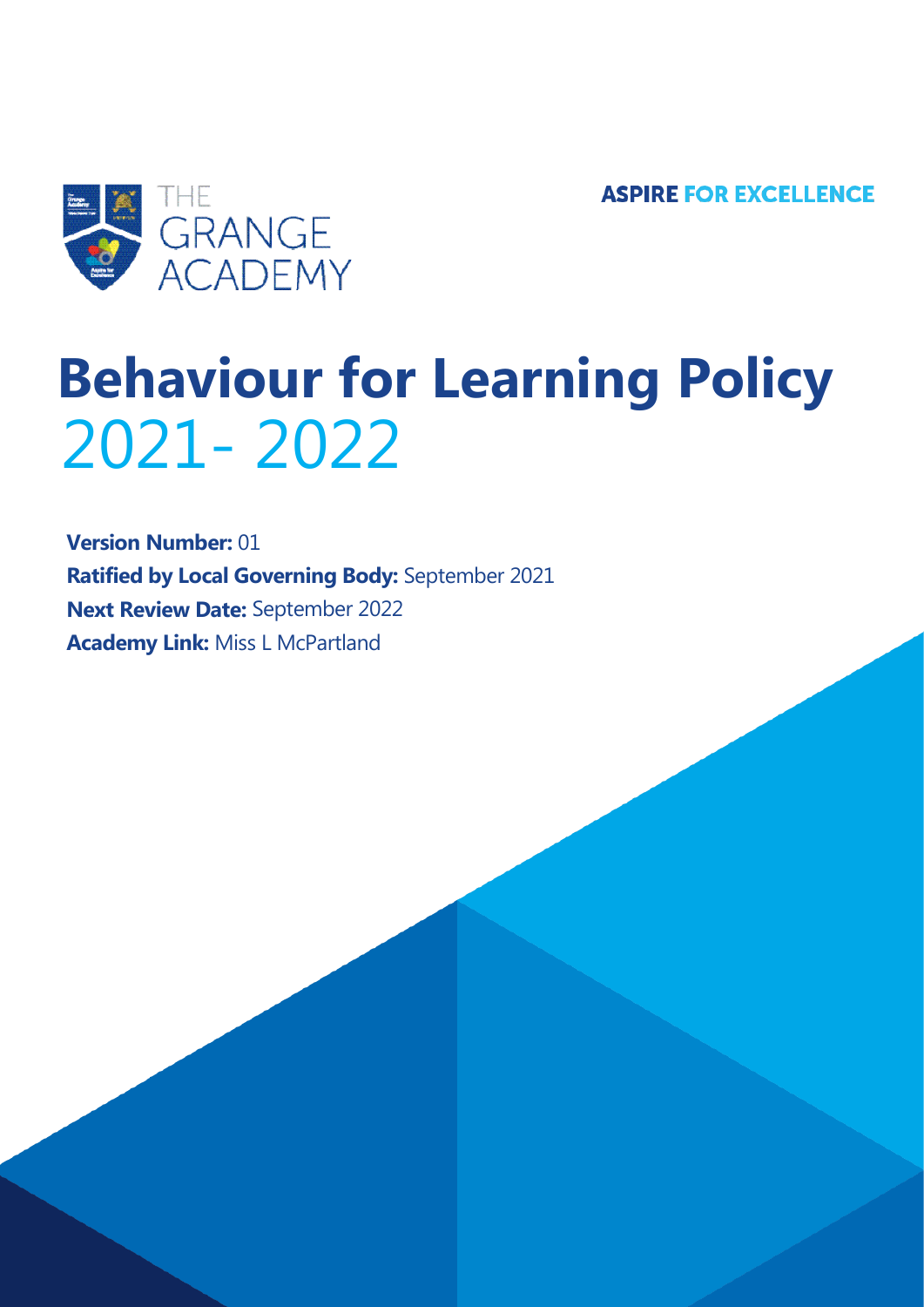#### **Introduction**

Effective teaching and learning can only take place in a well ordered environment. Promoting positive behaviour requires the commitment of all members of our school community, students, parents/carers, governors and staff; it requires a consistency of practice across the school to ensure that students know the standard of behaviour that is expected.

Our Behaviour for Learning Policy invites all members of the school community to actively participate in enabling all young people to strive to reach their full potential. The Behaviour for Learning Policy assists The Grange Academy in offering all students an education of the highest quality as an essential preparation for life and to enable each student to develop their talents to the full, both as an individual, and as a member of the wider community. If all members of the school community are to develop and achieve their best then they must be free to learn and teach in an environment that is caring and respectful, open and welcoming, culturally affirming and equitable.

#### **General Principles**

The emphasis is on good order and respect for the individual thus enabling high quality teaching and learning for all members of our community. It is our belief that if our approach to behaviour management is consistent and applied by all it will make a significant difference to our ability to teach well and our students' ability to learn effectively. We recognise that the vast majority of students want to behave well and want to learn. With positive behaviour management we can help them to achieve to the best of their ability.

#### **Our behaviour commitments**

The Principal, governors and all the school staff have set out in this behaviour for learning policy to ensure our students can demonstrate our behaviour commitments (REPS);

- To be Respectful
- To strive for Excellence
- To Persevere
- To be Safe

If we are to achieve the above, everyone in our community must be encouraged to work together. We are committed to developing a positive climate which places learning as the number one priority and reinforces the need to teach and model good conduct and social skills. We believe that a strong ethos of achievement and good conduct comes from us all working together within a clear framework. Every member of staff has a responsibility to uphold the procedures outlined in this policy.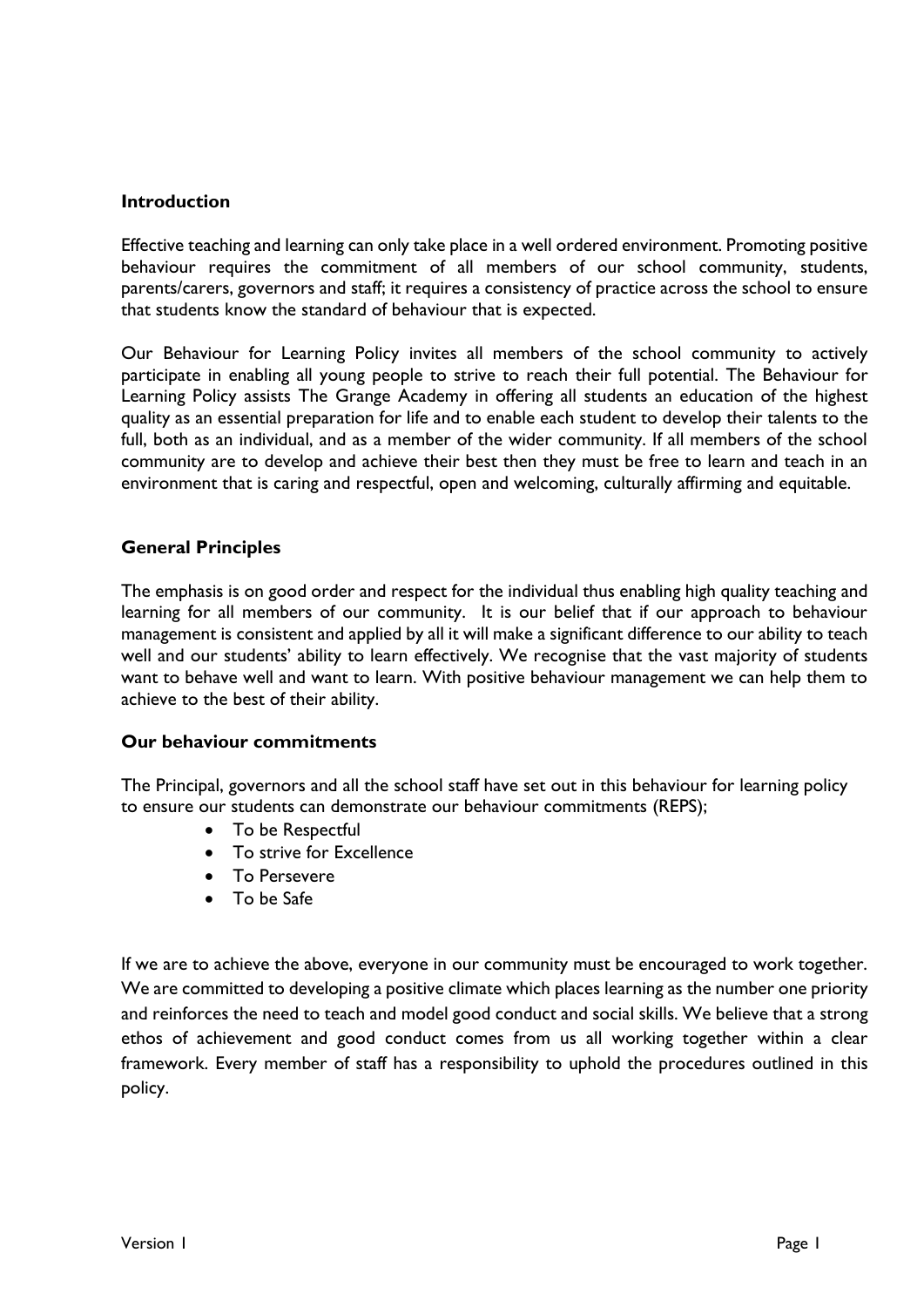#### **Classroom Management**

Classroom management and teaching methods have an important influence on student's behaviour. The classroom environment gives clear messages to the student about the extent to which they and their efforts are valued. Relationships between teacher and student, strategies for encouraging good behaviour, arrangements of furniture, access to resources and classroom displays all have a bearing on the way students behave.

Classrooms should be organised to develop independence and personal initiative. Furniture should be arranged to provide an environment conducive to on-task behaviour. Materials and resources should be arranged to aid accessibility and reduce uncertainty and disruption. Displays should help develop self-esteem through demonstrating the value of every individual's contribution, and overall the classroom should provide a welcoming environment.

Teaching methods should encourage enthusiasm and active participation for all. Lessons should aim to develop the skills, knowledge and understanding which will enable the student to work in cooperation with others. Praise should be used to encourage good behaviour and improve self-esteem in line with the school's policy. (See Rewards Policy)

#### **Responsibilities**

Good behaviour does not happen by accident. It is the responsibility of those concerned with the school – parents/carers, staff, governors and students - to ensure good behaviour.

Students' responsibilities have an essential part to play in relation to the policy. Students are to follow our Behaviour Commitments towards all members of the school community, who work among them or have charge over them. Students should always aim to reflect on their behaviour and work with staff to bring about the necessary improvements.

**Staff** responsibilities are to:

- model good practice, model acceptable communication and use **language of choice.**
- seek to raise the self-esteem of all students and develop their full potential.
- work in close co-operation with parents in matters of behaviour management and to encourage students to take responsibility for their own behaviour.
- recognise and celebrate students' achievements.
- create and maintain an ordered and calm atmosphere in which all members of the school community can feel comfortable and secure.
- engage in reflection with students to repair relationships
- model our Core Values (Achievement, Support, Perseverance, Integrity, Respect & Enrichment)

**Using the language of choice is powerful. It helps students** realise that they are making choices in many areas of life and the staff can guide them to make more socially appropriate choices. Good choices should be rewarded, poor choices should have consequences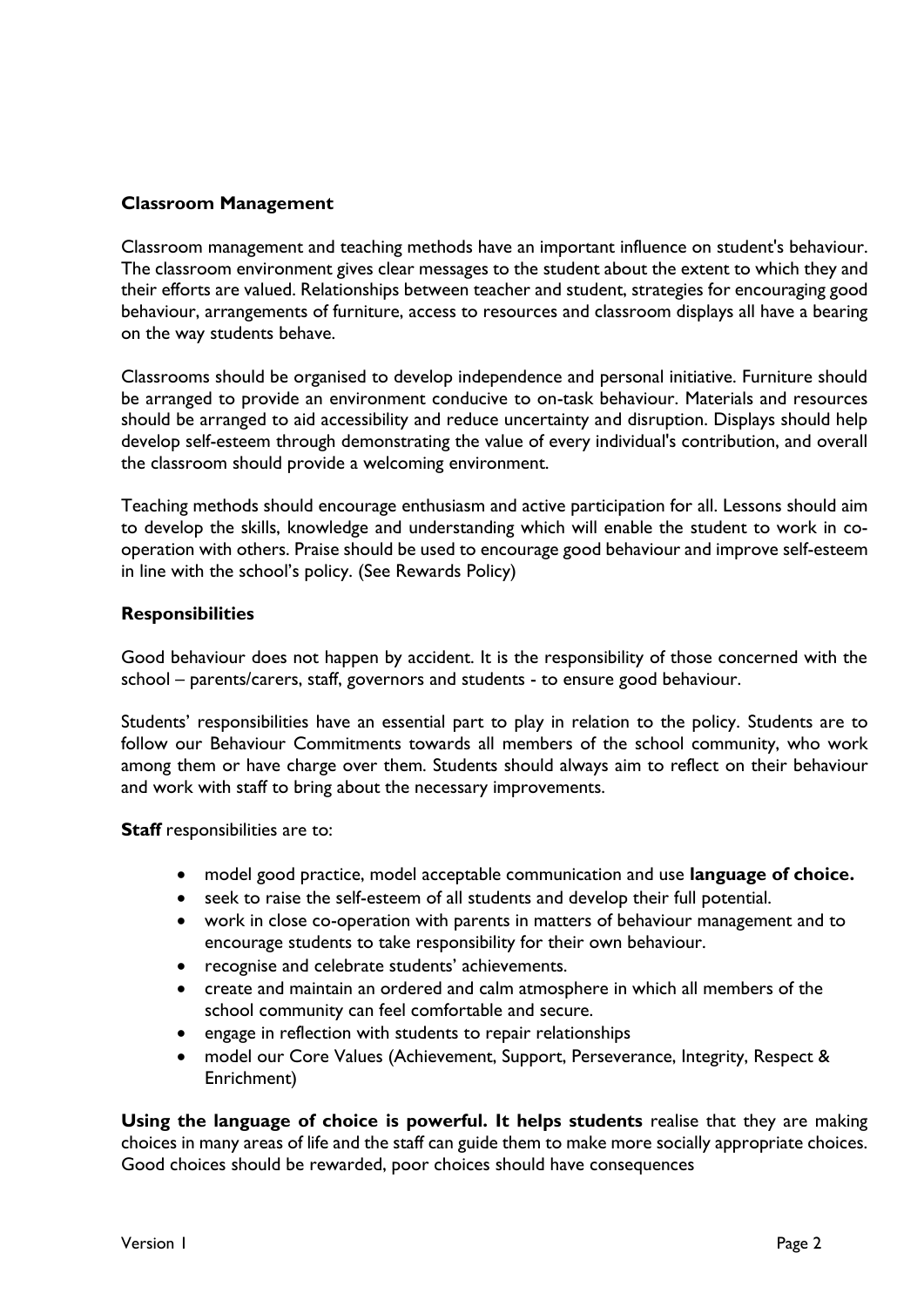**Students'** Responsibilities are to:

- follow our Behaviour Commitments and Core Values (ASPIRE)
- follow by the Home School Agreement
- work to the best of their ability and allow others to do the same
- follow the instructions of school staff
- take care of property and the school environment
- co-operate with other student and adults
- work together to prevent bullying of all kinds
- complete all assigned work, homework and any coursework to the best of their ability.
- engage in reflection and repairing of relationships if needed.

Parents, Guardians and Carers have responsibilities as role models for our young people and they have an essential part to play in relation to the Behaviour for Learning Policy. The policy cannot be seen in isolation from the parent's task as being primarily responsible for their child's education. Under the policy, parents are expected to co-operate with The Grange Academy and work with teachers and other members of staff to help their child develop to their full potential.

**Parents / carers'** responsibilities are to:

- support the Behaviour for Learning Policy
- share concerns about their child's education, welfare and behaviour with the school
- take an interest in their child's work and achievements
- help their child with their work
- inform the school of any absence
- communicate with all staff in an appropriate and respectful manner

#### **School and Class Expectations**

All staff and students are expected to behave in a way which is respectful of other people and the school environment. Good discipline is the responsibility of all staff. It is maintained through shared expectations and consistently high standards of courtesy, behaviour, effort, presentation of work, self and punctuality.

For the majority of students, positive relationships between teacher and student play a more significant role in maintaining good discipline than any fixed system. Classrooms (including labs, workshops, playgrounds etc.) are places of work and there need to be clearly understood rules and expectations which allow everybody to work safely, successfully and enjoyably.

#### **Movement around the school**

We always encourage a calm, orderly and purposeful environment. We believe being polite and courteous is important. Students should move around the school site in an orderly manner that supports a calm atmosphere and respects the health and safety of others. Students should walk on the left hand side to ensure a safe flow around the school.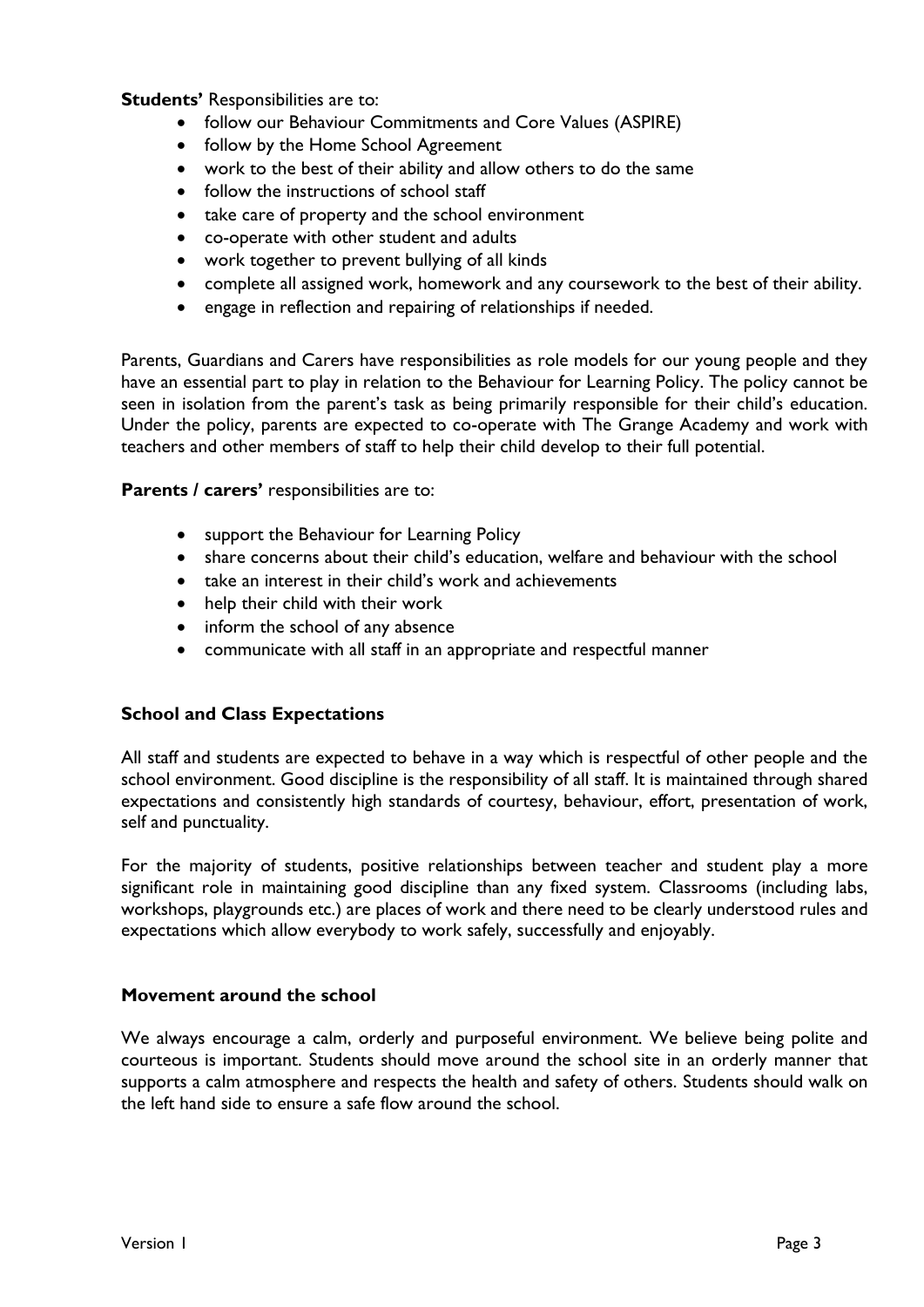## **Dining Hall**

Food and drink should only be consumed in the designated areas. Litter must not be dropped anywhere inside or outside the school site and we ask all members of the school community to take care to keep the school clean and tidy. Plenty of bins are available and students are expected to take responsibility for their areas and pick up litter in and around their immediate vicinity.

## P**oor Behaviour outside the School Gates**

Teachers have the statutory power to discipline Students for misbehaving outside of the school premises. Section 89(5) of the Education and Inspections Act 2006 gives teachers statutory power to regulate students' behaviour in these circumstances "to such an extent as is reasonable." At The Grange Academy we will impose reasonable sanctions for any student taking part in a school trip, travelling to and from school, wearing school uniform or in some other way identifiable as a student at the school. This may also apply to students that pose a threat to another student or member of the public or could adversely affect the reputation of the school. These will be subject to a statement(s) being completed or a report from staff, students or member of the public. An investigation will take place and consequences will be imposed that are deemed reasonable in all circumstances.

#### **Rewards**

As a school we are committed to promoting, celebrating and rewarding achievement. It is recognised that our students possess a range of talents and abilities. We are therefore committed to recognising and rewarding effort and achievement at all levels. (See Rewards policy)

#### **Consequences**

The sensitive use of reprimands and sanctions is an effective means of reducing and tackling inappropriate behaviour, but the inappropriate use of reprimands and sanctions can exacerbate poor behaviour. Staff should use various de-escalation techniques when faced with challenging behaviour issues. Staff should always reprimand only the students responsible for misbehaviour. When imposing sanctions, we need to remember:

- To focus on the poor behaviour and not the student;
- To use private rather than public reprimands wherever possible;
- To be consistent when dealing with students and when implementing the Behaviour for Learning Policy;
- Once a sanction has been imposed the student is made aware that the incident is over and they can make a fresh start.

The initial responsibility for dealing with student behaviour lies with the member of staff who witnesses the inappropriate behaviour, this includes all paid members of staff, and consistent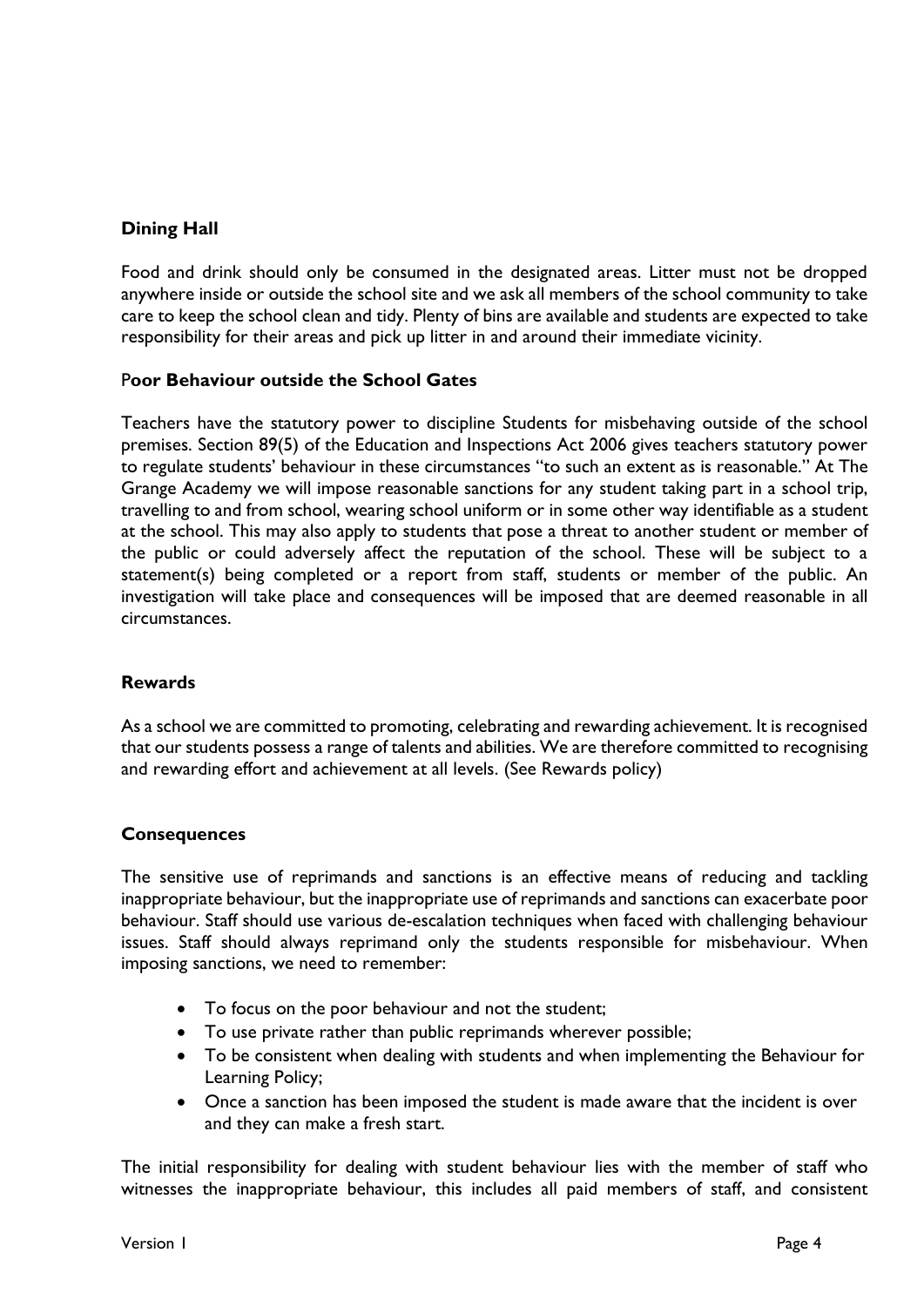concerns with a particular student or group should lead to consultation with relevant staff so that problems are resolved.

Following a potential breach in the behaviour for learning policy the Pastoral Team may require some time to investigate the incident before applying the appropriate sanction. During this time pupils may be required to work with a member of staff or in the Behaviour Support Base whilst the investigation is taking place.

## **Detention**

Teachers have the legal power to put students in detention. Where a detention is outside school hours we will endeavour to give parents 24 hours' notice due to safeguarding and travel considerations. Lunchtime and break time detentions do not need prior notification of the parents/carers. We will allow reasonable time for students to eat, drink and use the toilet.

# **Exclusions**

**Internal Exclusion -** Any behaviour that is deemed, in the judgement of the pastoral team or Senior Member of Staff to undermine the authority of a member of staff or adversely affect the health and safety of a member of the community, may result in an internal exclusion. Students will have the opportunity to reflect on their actions and behaviour for a fixed period of time in the Behaviour Support Base (BSB). The BSB will operate at the alternative times of 9am - 3pm.

**Suspension** - Any behaviour that is deemed, in the judgement of the Principal or in his absence, an Associate Principal, to undermine the authority of a member of staff or adversely affect the health and safety of a member of the community, may result a student being suspended from school. This would normally be for 1 to 5 days but in very exceptional circumstances could be up to 45 days in any one school year. Parents/carers will be expected to bring the student back to school to be formally reintegrated. On return from a suspension, students will spend at least one day of reflection in the Behaviour Support Base.

**Permanent Exclusion** - This is used in extreme circumstances when a change of school is the only way forward for both the students and the school. A formal exclusion meeting is held with parents, an LA officer and Governors. All exclusions, fixed period and permanent are made following the LA procedures.

The Principal of school may decide that permanent exclusion is necessary for a student. This may include, but is not limited to, the following:

- All other steps to encourage the student to obey the school rules have failed.
- Allowing the student to remain in school would be seriously detrimental to the education or welfare of others in the school.
- Persistent and defiant behaviour. This would encompass persistent bullying/discrimination.
- Persistent breaches of the school's behaviour policy,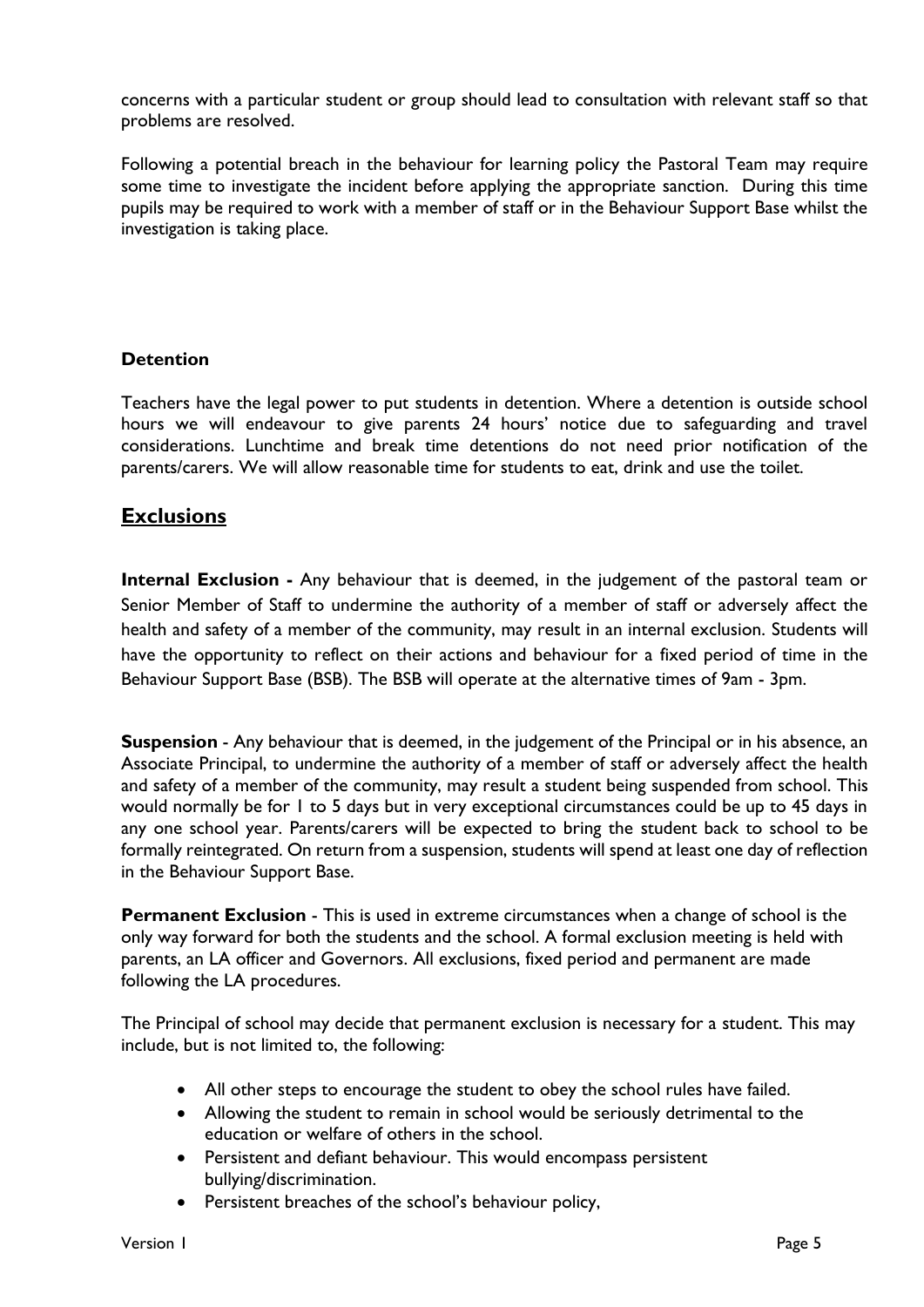- Serious actual or threatened violence against a student or member of staff.
- Sexual misconduct.
- Supply of an illegal drug, or the severe misuse of an illegal drug. Please see the Drug Education Policy for further guidance.
- Carrying an offensive weapon.

There is a right for parents to make representations about all exclusion decisions. For permanent and fixed term exclusions that result in more than 15 days of exclusion in a term, there is a right to make representations at a meeting of the school Governing Body disciplinary panel, which must be held within a 15 school-day period. For fixed term exclusions of between 6 and 15 days, governors must meet if requested by parents and carers. In cases where the exclusion is less than 6 days, parents and carers may make representations to the governing body, but there is no right to a meeting.

The Grange Academy Behaviour for Learning Policy takes note of the guidance provided by the DFE **"Behaviour and Discipline in Schools" (January 2016) & Exclusion from maintained schools, academies and pupil referral units in England (September 2017).**

# **Attitude to Learning (ATL) and behaviour**

Attitude to learning is just as important as good behaviour. Having a positive AtL will ensure all students are able to make good progress and complete work in a positive learning environment. An ATL issue will be identified as a student who does not disturb the learning environment, but their actions are affecting their own progress – for example no equipment, no homework or very little work completed in lesson, work not to the required standard, not acting on feedback etc.

A behavioural issue will be identified as a student who is displaying behaviours that are affecting their own learning, the learning of others and the ability of the teacher to teach – for example a teacher may have to ask the student to stop talking/turning around too often, disrupting others, talking, shouting out etc.

## **Attitude to Learning Criteria**

## **Positive Attitude to Learning = Place 2 on SIMS register or move to 1**

The pupil is positive about their learning and demonstrates a keen attitude towards improvements. The pupil makes a conscious effort to ensure the quality of work is produced in-line with ability. The pupil makes a conscious effort to improve areas identified by the class teacher – this includes acting upon verbal and written feedback. The pupil completes an appropriate amount of work during the lesson.

#### **Requires Improvement = Place 3 on SIMS register**

There are areas that the pupil needs to improve; he/she is not working to their full potential. The standard of work produced is not in-line with the pupil's ability due to lack of effort. The pupil may demonstrate a lack of motivation and/or a lacklustre approach toward learning activities. They inconsistently reflect on teacher's feedback and a limited attempt is made to improve work. The pupil doesn't have the basic or subject specific equipment consistently.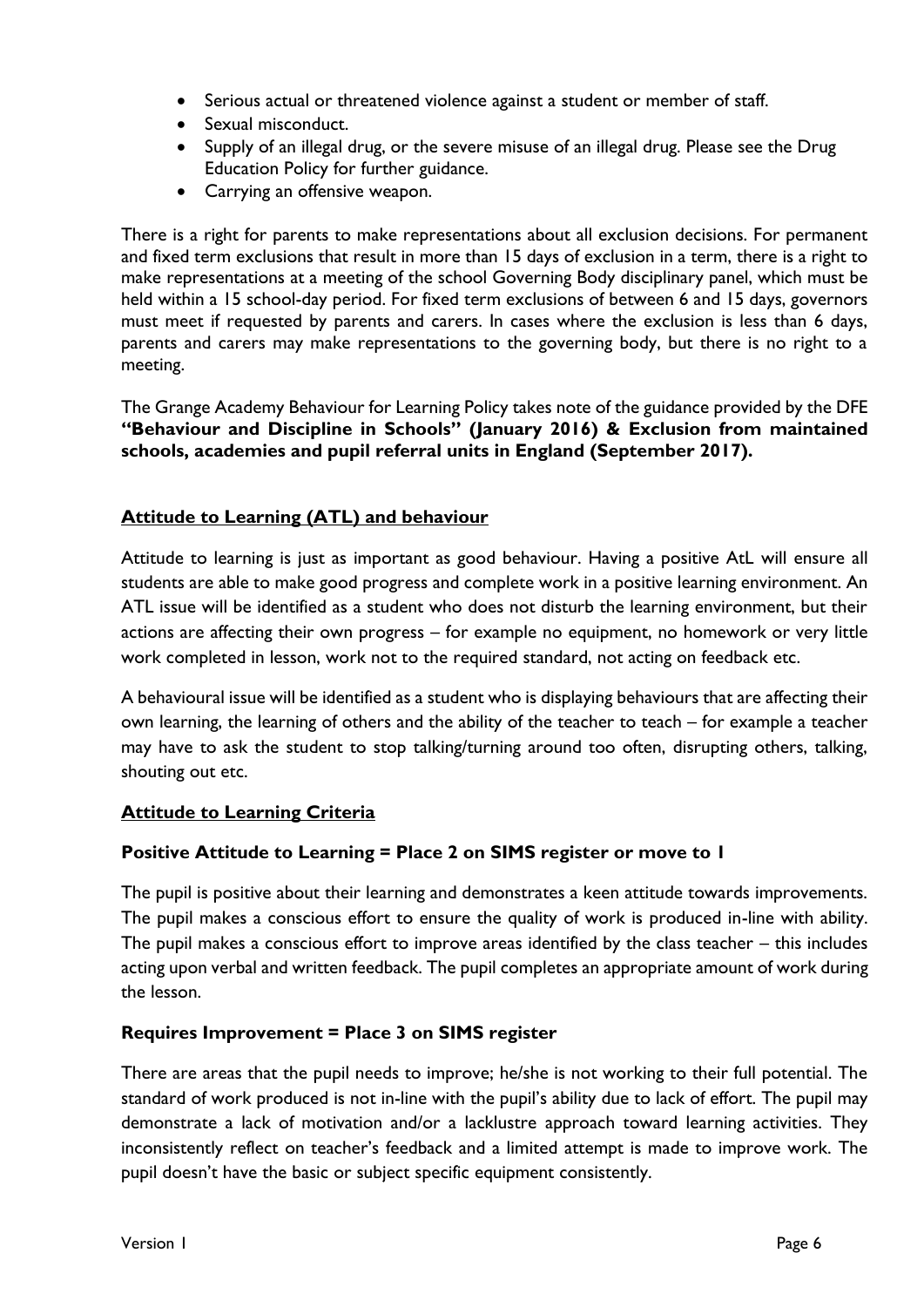## **Cause for Concern = Place 3 on SIMS register**

The pupil's effort levels are a major cause for concern. The standard of work being produced is significantly below the pupil's ability due to a serious lack of effort. The pupil's engagement in the in the learning activities is minimal, thus impacting on progress. They rarely reflect on teacher's feedback and little attempt is made to improve work. The pupil is poorly equipped for the lesson.

#### **Behaviour Criteria**

#### **Expected Behaviour = 2 on lesson monitor**

A pupil consistently meets the school's day to day standards and expectations. When re-focussing is required, the pupil responds respectfully and addresses areas of concern.

#### **Unsatisfactory Behaviour = Change SIMS from a 2 to 4**

A pupil's behaviour has a negative impact on the progress of the lesson, its learners and hinders the teachers' ability to teach the lesson. When re – focussing takes place, the pupil can lack cooperation and take too long to address areas of concern.

#### **Serious Cause for Concern = Change SIMS from a 2 to 5**

A pupil's behaviour has been detrimental to the progress of the lesson and its learners. The pupil has failed to respond and improve, despite the range of sanctions that have been put in place. The pupil may have been involved in a serious breach of the Behaviour for Learning Policy which has resulted in mutual support.

# **Student Support & Interventions**

**Graduated Response –** a waved reporting system will be utilised where necessary to support the student in improving their behaviour and attitude to learning. Identifying key areas of concern. There are 4 tiers to the reporting system:

**Wave 1 – Progress Tutor Wave 2 – Assistant Progress Leader Wave 3 – Progress Leader Wave 4 – Senior Leadership Team** 

#### **Wave 1**

#### **Target Card**

• A target card inclusive of SMART targets will be issued to the student at wave 1 stage.

## **Wave 2**

## **Positive Behaviour Support Plan – (PBSP)**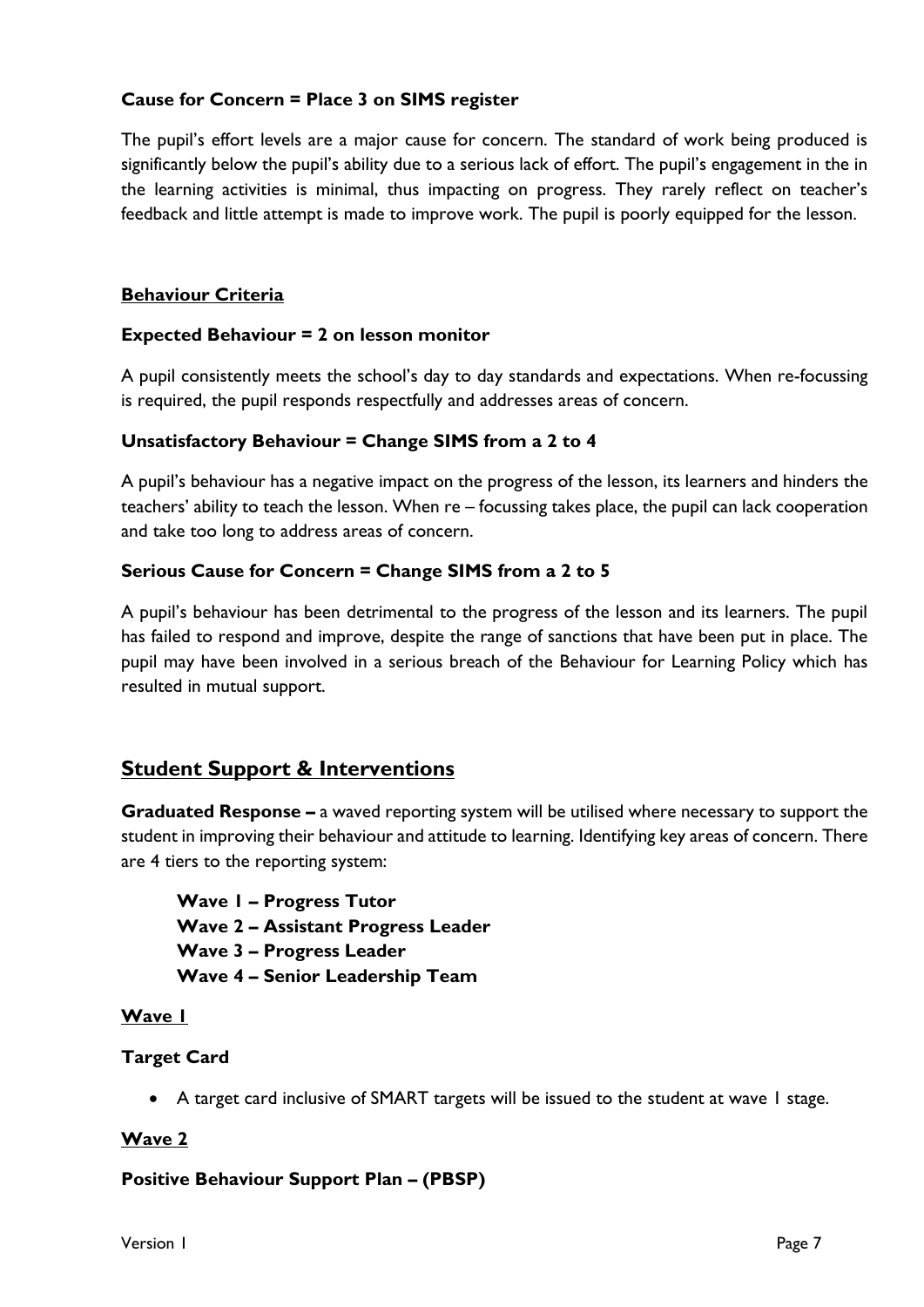• A positive behaviour support plan will be created when a student is placed on wave 2 report. This will be created with the students input and include strategies to support and manage improvements.

## **Target Card**

• A target card inclusive of SMART targets will be issued to the student at wave 2 report stage to report to Assistant Progress Leader.

## **Intervention Sessions**

• Where appropriate a student will be included in either individual or group intervention sessions to help modify and improve behaviour and attitudes to learning.

# **Wave 3**

**Pastoral Support Plan** - is an action plan for improvement implemented at wave 3 report stage, which is put in place for any student who is in danger of being excluded or whose behaviour is deteriorating rapidly. It will be written by a member of staff working with the student to improve their behaviour, in conjunction with the student and their parents/carers. The PSP will identify precise and realistic behavioural targets for them to work towards, together with any outside agencies that are involved. Strategies that have been put in place to help the student will be reviewed at an appropriate date. A Pastoral Support Plan (PSP) may be initiated upon unsuccessful completion of the PBSP or a serious decline in standards. This document will last twelve weeks with a review after six weeks and a final review. If a pupil is unsuccessful in meeting their targets, then this may lead to a period of outreach work at a neighbouring school and/or the agreement of a managed transfer to another school and/or the initiation of alternative provision in order to further support the pupil. A review of a PSP may take place sooner if the student is failing to meet the targets set within the plan. The PSP will be initiated by the Associate Assistant Principal for that Year Group and led by the Progress Leader. The School Behaviour Toolkit Checklist will be used to identify any additional support strategies.

## **Target Card**

• A target card inclusive of SMART targets will be issued to the student at wave 3 report stage to report to Progress Leader.

## **Intervention Sessions**

• Where appropriate a student will be included in either individual or group intervention sessions to help modify and improve behaviour and attitudes to learning.

**Step-out** – For any behaviour that is deemed, in the judgement of the Principal or Associate Principal, to be a persistent breach of the school's behaviour policy or single incident serious that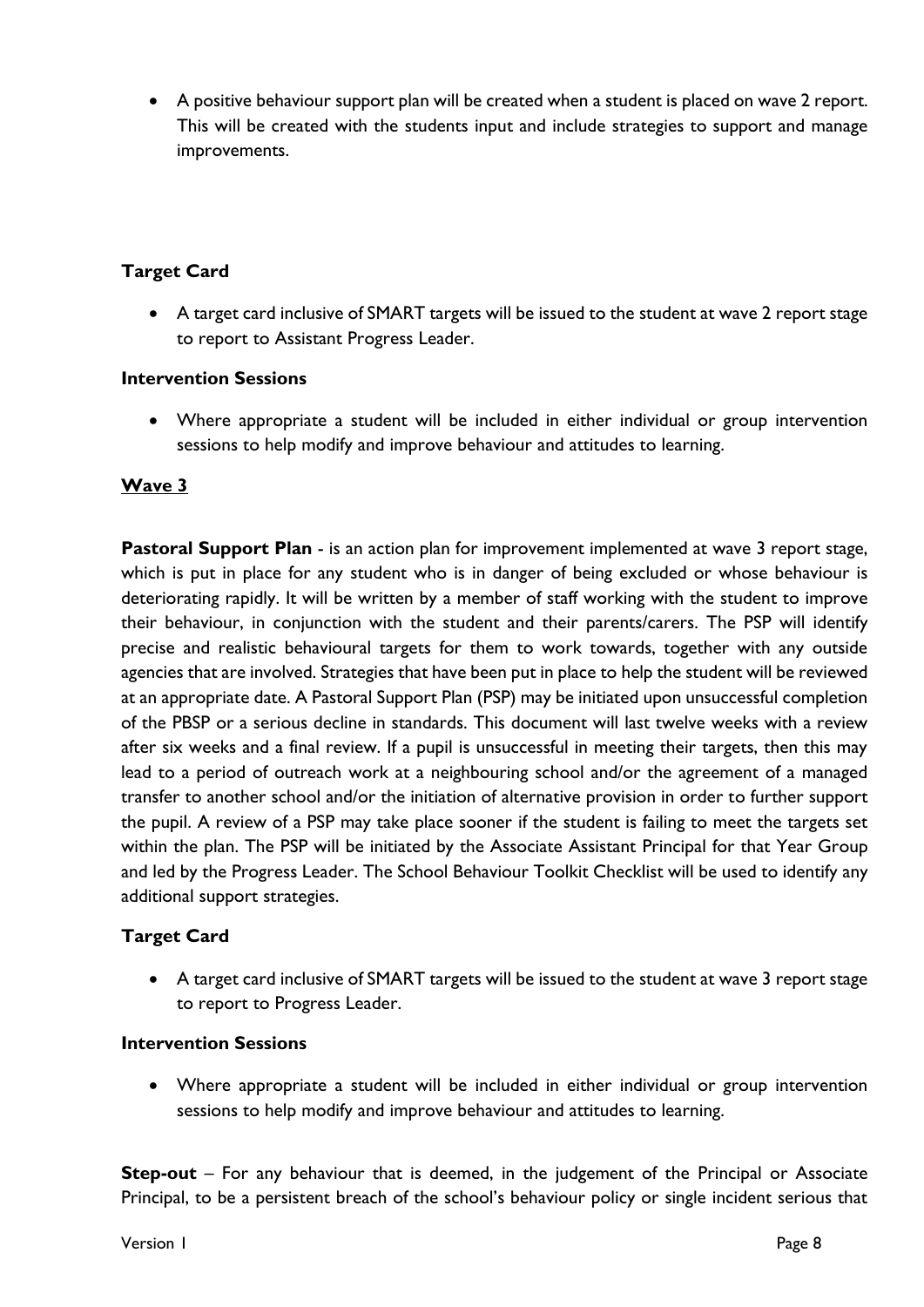adversely affect the health and safety of a member of the community, may result in a student being placed on a step-out. A step-out is a fixed period of time at an alternative educational establishment. If behaviour does not improve a fixed-term exclusion may also be issued.

# **Wave 4**

**Behaviour Contract –** A behaviour contract will be implemented at wave 4 report stage if a PSP has failed or a student is failing to respond to the set targets on the pastoral support plan. A behaviour contract may also be used in order to bring about improvements in behaviour. These will be initiated at the discretion of the Principal after all reasonable steps have been taken to improve a student's behaviour.

- The Behaviour contract will identify clear behavioural targets for the student to adhere to.
- A behaviour contract will be issued if a student is at serious risk of permanent exclusion.

## **Target Card**

• A target card inclusive of SMART targets will be issued to the student at wave 3 report stage to report to Senior Leadership Team.

#### **Intervention Sessions**

• Where appropriate a student will be included in either individual or group intervention sessions to help modify and improve behaviour and attitudes to learning.

#### **Use of Reasonable Force**

The legal provisions on school discipline also provide members of staff with the power to use reasonable force to prevent Students committing an offence, injuring themselves or others or damaging property. Please refer to DFE guidance of 'Use of Reasonable Force in Schools.' (July 2013).

#### **Searching, Screening & Confiscation**

Items which may be searched for without consent may include knives or weapons (made or adapted), alcohol, illegal drugs, fireworks, pornographic images and stolen items. The Grange Academy also enforces a strict ban on tobacco, e-cigarettes and fizzy/energy drinks which have a detrimental effect to school discipline. School staff can search Students with their consent for any item if the student agrees. School staff may also search and confiscate electronic devices, such as mobile phones, if there is reasonable suspicion that it may contain offensive or inappropriate material which has been, or is likely to be used to commit an offence. Please refer to Screening, searching and confiscation, DfE (January 2018). Whilst it is good practise to inform parents or guardians that there will be a referral made to the police, advice will be taken from the police if it is felt that a school representative needs to act as appropriate adult. The school is not obliged to inform parents before a search takes place or to seek their consent to search their child.

#### **Working with the Police**

The school will provide all necessary support and information to assist the police in any investigation involving our students. It is the responsibility of parents and carers to inform the police of matters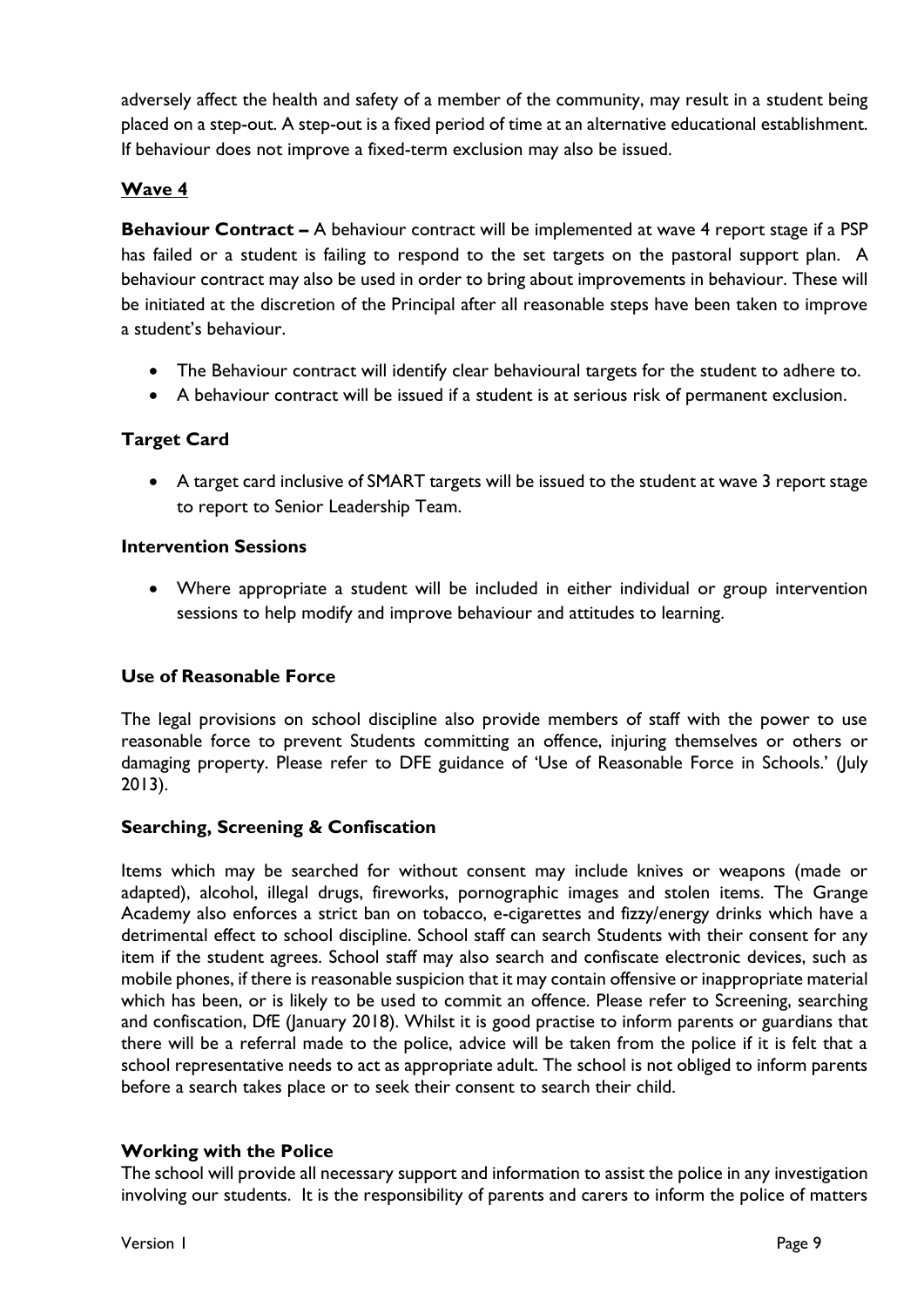such as assaults/fights that take place in school. The usual school protocol will be followed should these incidents occur. The school will contact the police with safeguarding issues that warrant police involvement.

## **Appendix 1 - School Rules**

These rules will enable you to behave in a responsible, polite and courteous manner in line with our school Behaviour for Learning Policy.

#### **Attendance and Punctuality:**

• Students must ensure that they're present and on time for all lessons.

#### **Behaviour and Conduct:**

- Students must ensure that they display the correct behaviour during lessons and social times around school
- No Mobile Devices
- No Fizzy/energy drinks
- Be respectful towards peers and staff
- Follow instructions first time

#### **Conduct Around School**

- Always walk on Left
- Keep hands and feet to yourself and behave in a safe manner
- No Food and drink on the corridors
- No Mobile Devices
- Enter & exit wings through one-way system

#### **Appendix 2 – Chain of Referral**